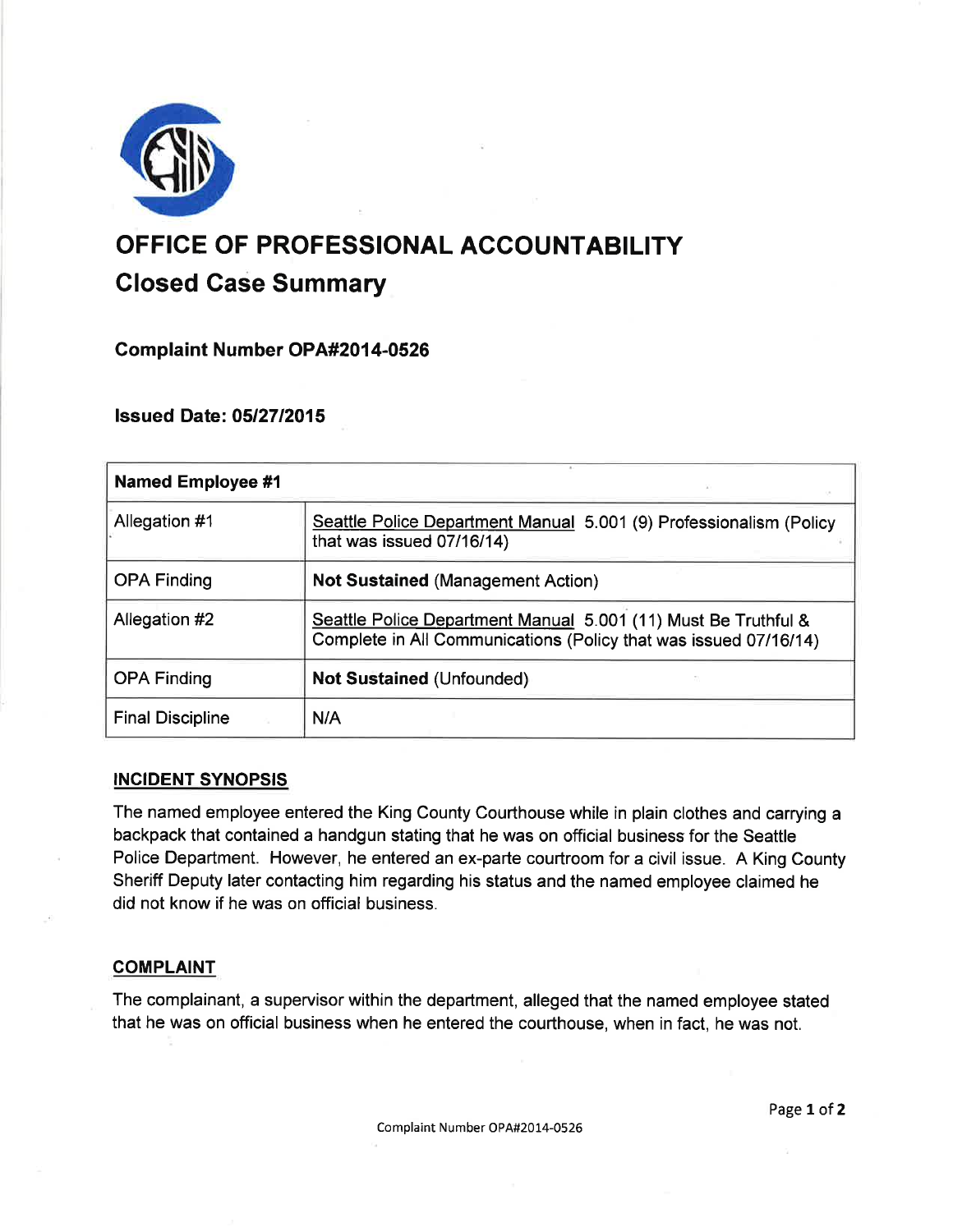## INVESTIGATION

The OPA investigation included the following actions:

- 1. Review of the complaint memo
- 2. Search for and review of all relevant records and other evidence
- 3. lnterviews of SPD employees

## ANALYSIS AND CONCLUSION

The evidence showed that the named employee and his chain of command were confused and/or misinformed regarding whether or not the named employee's reason for visiting the courthouse that particular day qualified as "official business" of SPD. ln addition, the investigation found that SPD has no policy and/or directive that speaks to the issue of what constitutes otficial SPD business for the purpose of carrying a weapon into the courthouse.

## **FINDINGS**

#### Named Employee #1

#### Allegation #1

The evidence showed that the named employee and his chain of command were confused and/or misinformed regarding whether or not the named employee was on official SPD business. Therefore a finding of Not Sustained (Management Action) was issued for Professionalism. lt is recommended that SPD clearly articulate through policy and/or directive to its commissioned personnel the conditions under which they are permitted to state they have "official agency business" inside the King County Courthouse.

#### Allegation #2

The evidence did not show that the named employee was not truthful when he was not sure if he was on official business when he entered the courthouse on that particular day. Therefore a finding of Not Sustained (Unfounded) was issued for Must Be Truthful & Complete in All Communications.

The OPA Director's letter of Management Action recommendation to the Chief of Police is attached to this report.

NOTE: The Seattle Police Department Manual policies cited for the allegation(s) made for this OPA lnvestigation are policies that were in effect during the time of the incident. The issued date of the policy is listed.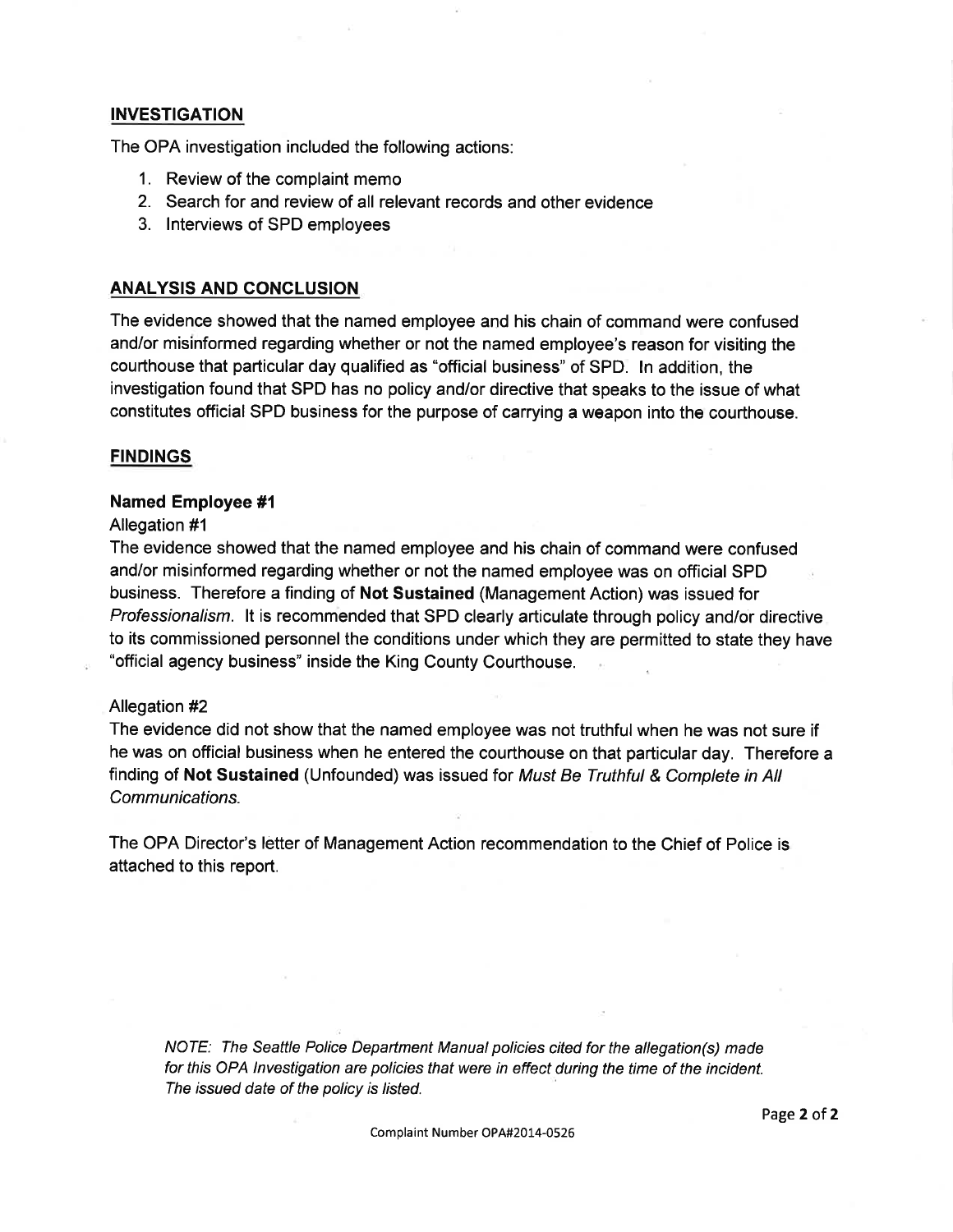

May 22,2015

Chief Kathleen M. O'Toole Seattle Police Department PO Box 34986 Seattle, WA98124-4986

# RE: MANAGEMENT ACTION RECOMMENDATION (OPA2014-0526)

Dear Chief O'Toole:

The Office of Professional Accountability (OPA) recently completed its investigation into allegations that an off-duty Seattle Police Department (SPD) officer brought discredit on the Department when he violated King County Superior Court rules. Specifically, it was alleged that the named employee, who was in plain clothes and armed, told the King County Sheriff deputies working the securify checkpoint at the courthouse that he was on official business when, in fact, he was not. Courthouse rules only allow law enforcement officers to be armed in the courthouse if they are engaged in official business. The Superior Court's General Administrative Order for Security Screening reads, in part:

3. Exceptions to Mandatory Screening. The following persons are exempt from mandatory screening, and may possess certain prohibited items, to the extent described below:

 $(A)$  Commissioned law enforcement personnel while present in court facilities on official agency business, and only with respect to prohibited items they are authorized to possess or carry by their employing agency, or prohibited items that are to be used as exhibits (evidence) in a pending court case, if rendered safe.

Notwithstanding the above, the persons listed in subsection  $(A) - (D)$  shall be subject to mandatory screening if entering court facilities to conduct personal business. Personal business includes, but is not limited to presence at court facilities as a party to an action under chapter 10.14 (harassment), 10.99 (domestic violence), or 26.50 (domestic violence prevention) or any action under Title 26 RCW where any party has alleged the existence of domestic violence as defined in  $RCW$  26.50.010.

5. Commissioned law enforcement personnel not wearing a clearly identifiable uniform shall not be allowed to enter court facilities with a prohibited item of any kind (including, but not limited to any weapon) unless they clearly display official photo identification from their agency confirming that they are a commissioned law enforcement officer and are on the official business of their agency.

6. Commissioned law enforcement personnel entering court facilities on personal business who violates any provision of this order shall promptly be reported to their employing agency.

The OPA investigation found that the named employee and his chain of command were confused and/or misinformed regarding whether or not the named employee's reason for visiting the courthouse that particular day qualified as "official business" of SPD. In addition, we found that SPD has no policy and/or directive that speaks to the issue of what constitutes official SPD business for the purpose of carrying <sup>a</sup> weapon into the courthouse.